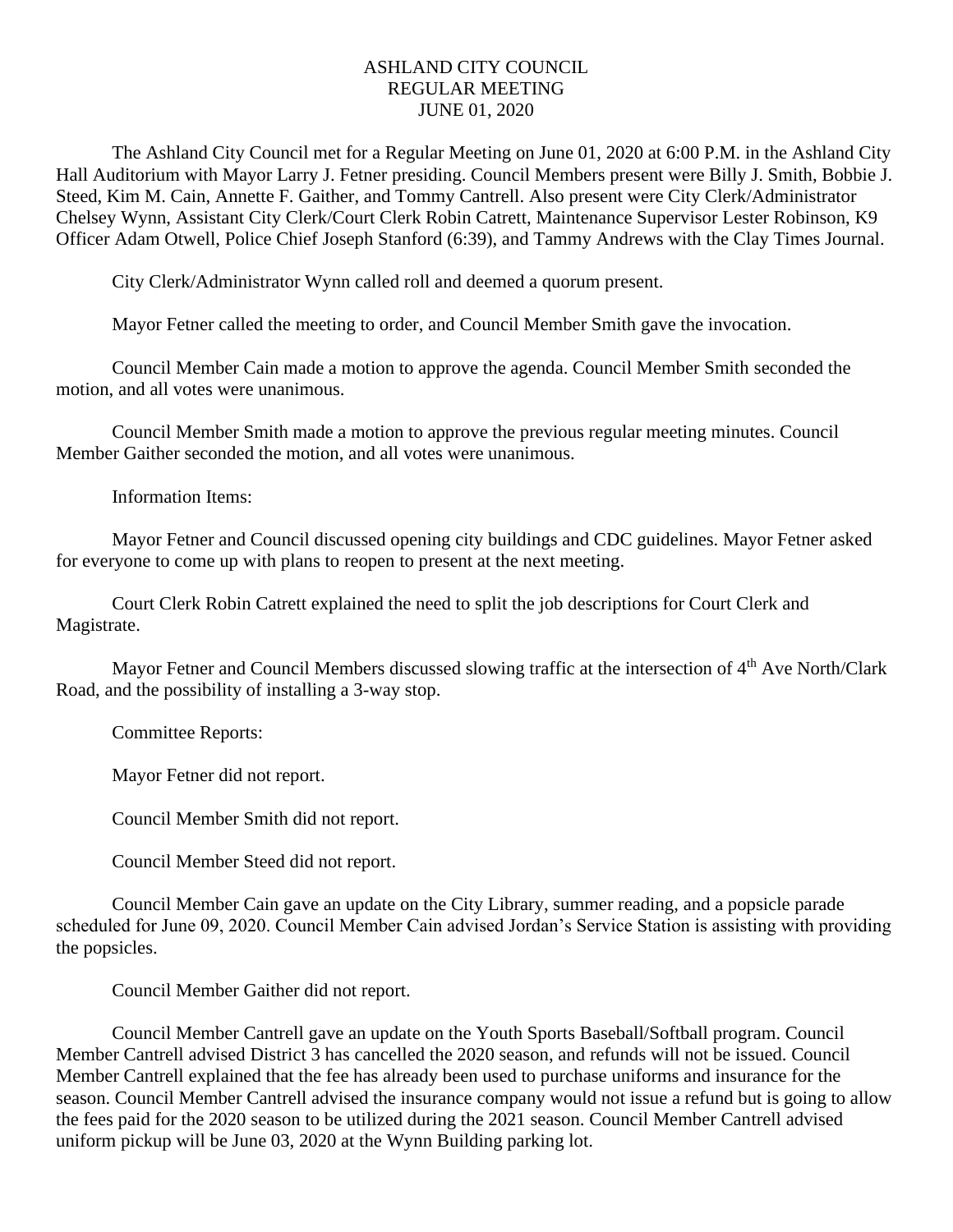Assistant City Clerk/Court Clerk Robin Catrett reported on the cost of hand sanitizer and dispensers. Assistant City Clerk/Court Clerk Catrett explained there is a 6 to 8 week wait for hand sanitizer. Mayor Fetner and Council Members advised to go ahead and order the items.

City Clerk/Administrator Wynn gave an update on Covid-19 relief funds available to municipalities. City Clerk/Administrator Wynn also gave an update on the recent Planning Commission Meeting.

Police Chief Stanford advised Investigator House started work today, and assisted with the Peaceful Protest held at the Court House. Chief Stanford advised Investigator House will start working on cases Tuesday.

Mayor Fetner commended Police Chief Stanford and Staff for their work at the Peaceful Protest.

Maintenance Supervisor Robinson explained the cost saving potential of switching City Hall to LED bulbs. Maintenance Supervisor Robinson requested the authority of the City Council to implement and enforce a Roadway/Sidewalk/Curb & Gutter/R.O.W. Worksheet. Maintenance Supervisor Robinson explained this would hold any outside entity accountable for repairs to those areas.

Mayor Fetner and Council Members agreed to allow Maintenance Supervisor Robinson to implement and enforce the worksheet.

New Business:

Council Member Smith made a motion to approve the current bills received since the last regular meeting in the amount of \$1,571.79. Council Member Cain seconded the motion, and all votes were unanimous.

Council Member Cain made a motion approving to pay Valent Group \$5,761.00 for VFIS insurance renewal for the Fire Department. (paid from Fire Department Tax Fund). Council Member Smith seconded the motion, and all votes were unanimous.

Council Member Cantrell made a motion approving to pay Municipal Workers Compensation Fund \$2,202.00 for Final Audit Billing. Council Member Gaither seconded the motion, and all votes were unanimous.

Council Member Gaither made a motion approving Lt. Chase Jordan to attend 2020 AACOP Summer Conference at Orange Beach July 26-30, 2020, pay \$250.00 registration fee, pay accommodations at \$174/night, and reimburse travel expenses. Council Member Cain seconded the motion, and all votes were unanimous.

Council Member Cain made a motion approving to make intersection at 2nd Avenue North and 2nd Street NW a 3 way stop. Council Member Gaither seconded the motion, and all votes were unanimous.

Council Member Gaither made a motion giving Police Chief Joseph Stanford authority to sign a Memorandum of Understanding with the Oxford Police Department and East Alabama Metro Crime Center. Council Member Cain seconded the motion, and all votes were unanimous.

Council Member Cain made a motion approving to enter an agreement with FLS, Inc. to provide asneeded 24/7 interpreter services for the City of Ashland. (no monthly fee unless services are used). Council Member Gaither seconded the motion, and all votes were unanimous.

Council Member Gaither made a motion to accept the resignation of Officer Hunter Griffin effective June 03, 2020. Council Member Cain seconded the motion, and all votes were unanimous.